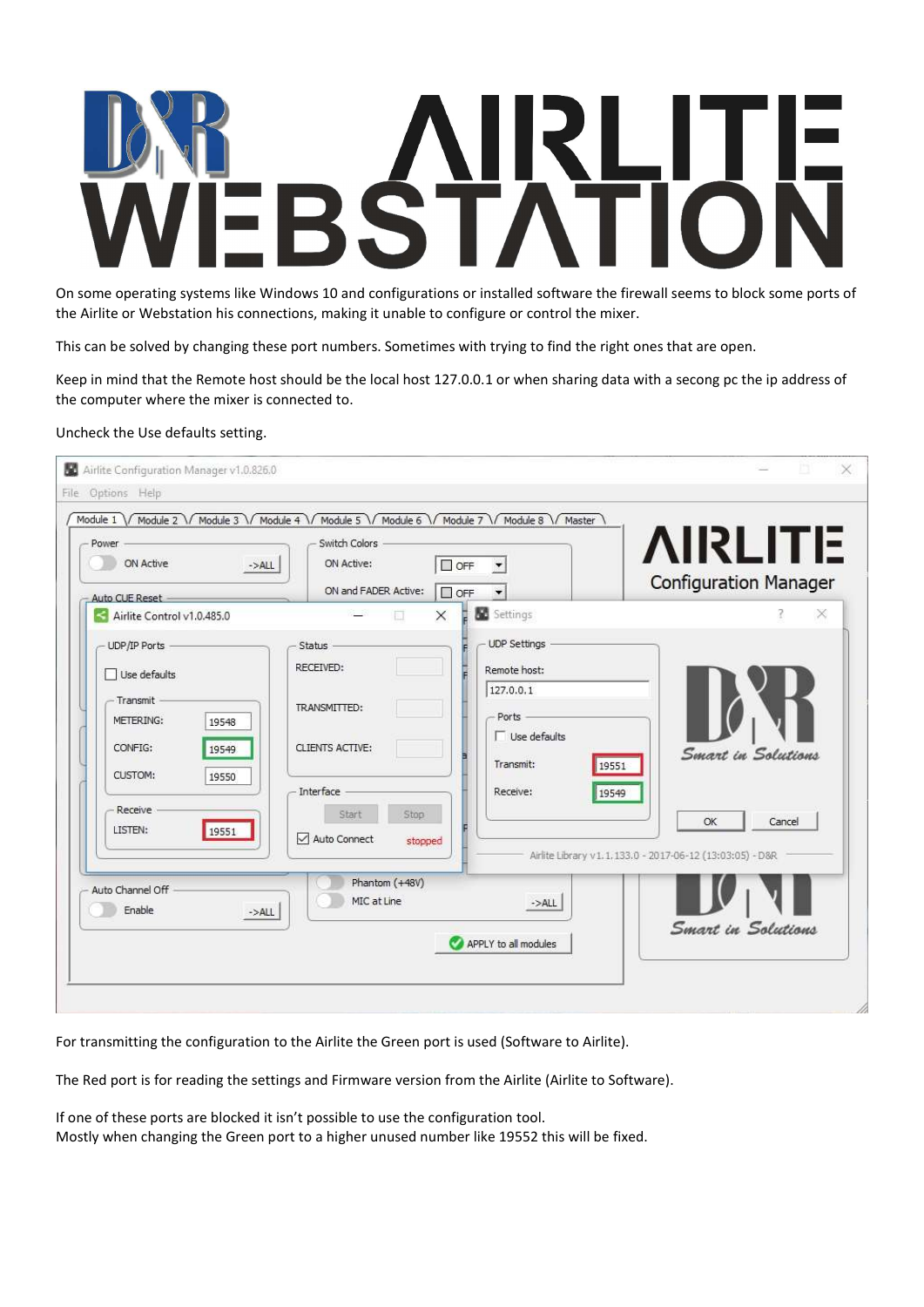

In blue you'll see the port that is used for transmitting the data to control the On switches with the software. (Software to Airlite).

In orange you'll see the port that is used for transmitting the meter data to the meters. (Airlite to Software).

Some PC's with Windows 10 experience problems with meters losing the connection for a short time. In Windows 7 this happens in a lower frequency and when you restart the PC it will run fine for a certain time. It is caused by the usb handling of the operating system and is also visible in the Airlite Control software. This can be solved by setting the power saving options of the usb to as less saving as possible or possibly playing with changing the port settings.